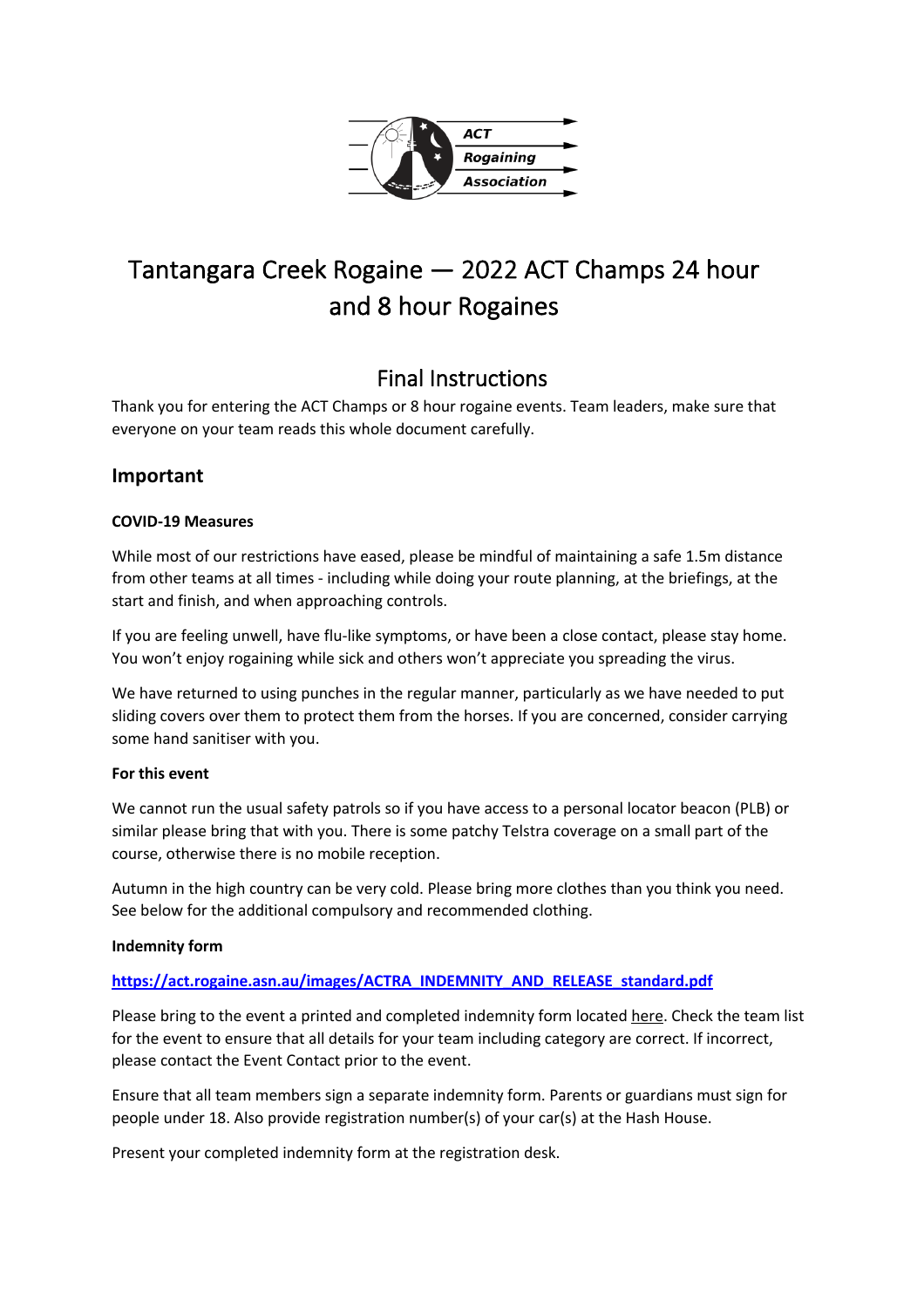*Medical advice: All competitors should consider advising their partner of any pre-existing medical conditions (such as diabetes, asthma, epilepsy, susceptibility to anaphylaxis) that may require firstaid action on course. This should include a description of the symptoms, the required first-aid action, and the location in their bag of any medication (such as sugar, ventolin, epi-pen, anti-histamines).*

# **How to Get There**

The Hash House is located at the Bullocks Hill Campground, northern Kosciuszko National Park.

From Canberra, take the Monaro Highway to Cooma. Seven kilometres south of Cooma, take the Snowy Mountains Highway towards Adaminaby and the Selwyn Snowfields. Go through Adaminaby (last fuel) and into the Kosciuszko National Park. 11 km north of the Link Road turnoff (just past Kiandra, signposted to Selwyn Snowfields and Cabramurra), turn right into Bullocks Hill Campground. This is immediately past the 60 km roadworks sign for Snowy Hydro 2 on a flat section of road and is difficult to spot with the many signs. Keep an eye out for the rogaine signs that will be put out on Friday afternoon. The campground is approximately 300 m along this road at the main powerlines.

A Google map is at https://goo.gl/maps/1JnXbWx3c6zWCgzC7

# **Registration, Map Availability, Start Times**

Registration will open at 9:00 am for both the 24 hour and 8 hour events.

The 24 hour and 8 hour events will start at 12 pm.

To register, one person only per team to register and collect maps please. That person will need to bring:

- first aid kit, so that it can be checked; see below for what it must contain
- one completed indemnity form per team member.

In addition to a whistle (Rule B15), **for this event, everyone must carry an emergency blanket, spare thermal, warm hat and waterproof jacket.** If you are staying out overnight, thermal tights, gloves and a fleece jacket are the minimum recommended additional equipment. We are expecting temperatures to be cold because of the altitude of the course and time of the year.

Electronic scoring: As this event is using the Navlight system of scoring, two tags per team will be issued with a wristband and tag upon registration.

You will also be given pre-marked maps on waterproof teslin, with control descriptions and course setter's notes on the reverse side and an A4 copy of the map to be used as a flight plan. We recommend that you arrive at least an hour and half prior to the start of the event to allow enough time for final preparations and route planning. Each team must mark their intended route on the flight plan and hand it in before starting.

# **Map and Course Details**

There is one 450x470 mm sized map at 1:25,000 with 10 m contour interval. Magnetic north lines are marked on the map. The course setters notes and control descriptions have been printed on the back. The altitude ranges from 1200 m to 1600 m.

#### **Water**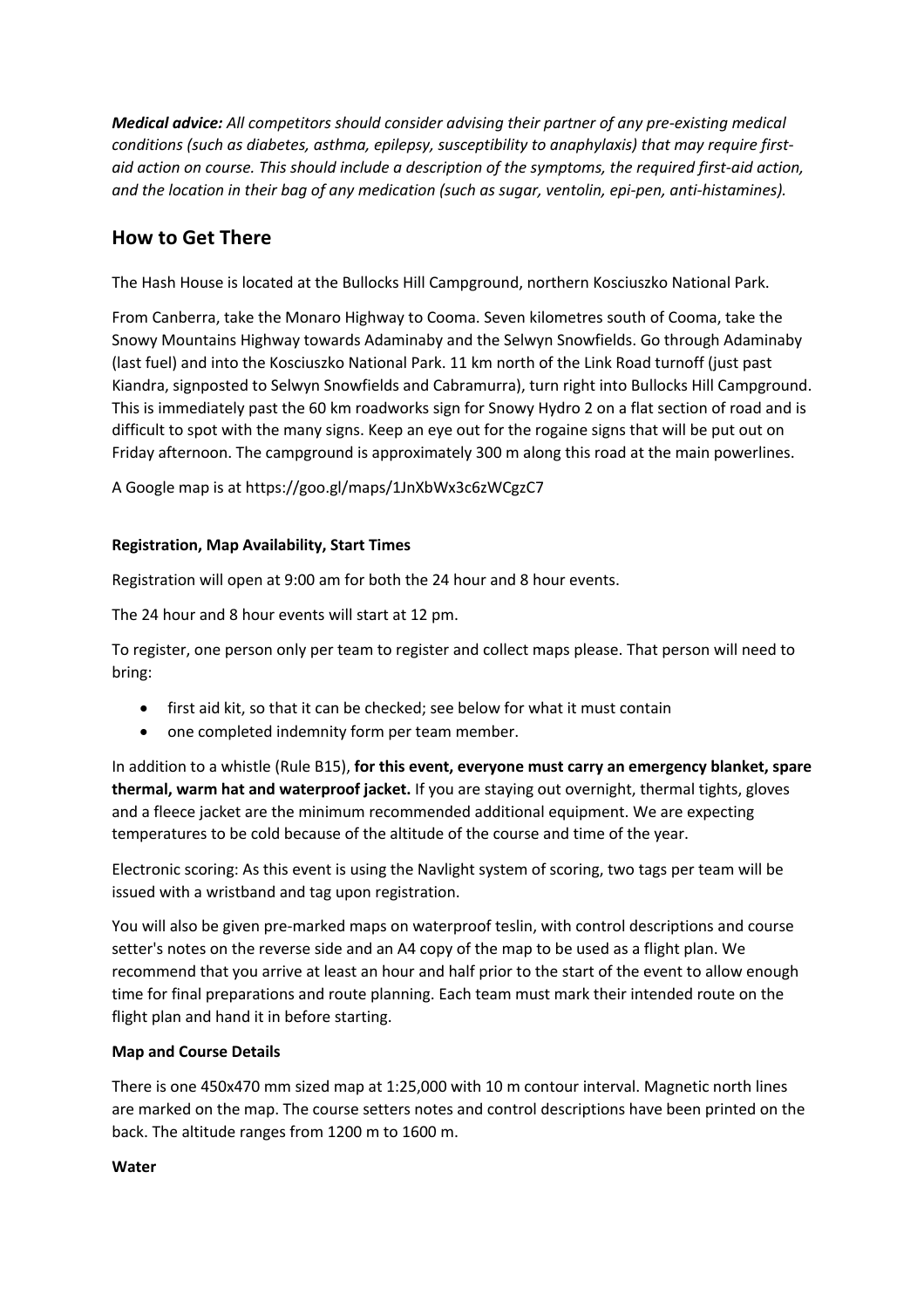Please bring enough water for Hash House use and for at least 3 hours on course. There NO water drops on course because the organisers do not have vehicle access to the course. Each competitor will be given 5 litres worth of Micropur (5 tablets) at registration to enable you to purify water on the course. There are many clear running creeks on the course but we highly recommend purification as there are also many animals. Consider bringing your own additional water purification tablets if you think you may need more.

# **Post-event Catering**

Hartley Lifecare will provide catering from 5pm with dinner, breakfast and lunch for competitors with soup and snacks available at other times. Vegetarian and meat curries, soup, sausages, toasties for dinner and lunch, with cereal, porridge and bacon and egg sandwich for breakfast. Please bring your own plate, bowl, cup and cutlery.

**Camping** - there is camping available at the Hash House on Friday, Saturday and Sunday nights. Please be completely self-sufficient, including water. Don't forget your Saturday breakfast and lunch! There are grassy areas in the open and under trees and long-drop toilets.

# **Please Bring to the Event**

- completed indemnity form
- PLB if you own one
- map will be printed on Teslin waterproof paper with control descriptions on reverse side. Contact or map case optional.
- Coloured pens, pencils, scissors, highlighter pen, table and chairs or board for map preparation. The marquee will be available for planning.
- Some food for before and/or during the event.
- Your own plate, bowl, cup and cutlery for post-event catering.
- Water for your use at the Hash House and to start the event with (there is no running water at the campground).

# **Carry on Course**

Mandatory Equipment

- Whistle (per person)
- Basic first aid kit (that includes 2 compression bandages and 1 wound dressing) (per team)
- Space blanket or bag
- Spare thermal
- Warm hat
- Raincoat

# Other items we recommend that you carry

- food for the event
- water for 3 hours
- compass
- gaiters recommended for scrub and snake-bite protection
- watch (no GPS functions) as you must not use your phone.
- pen/pencil
- PLB if you own one